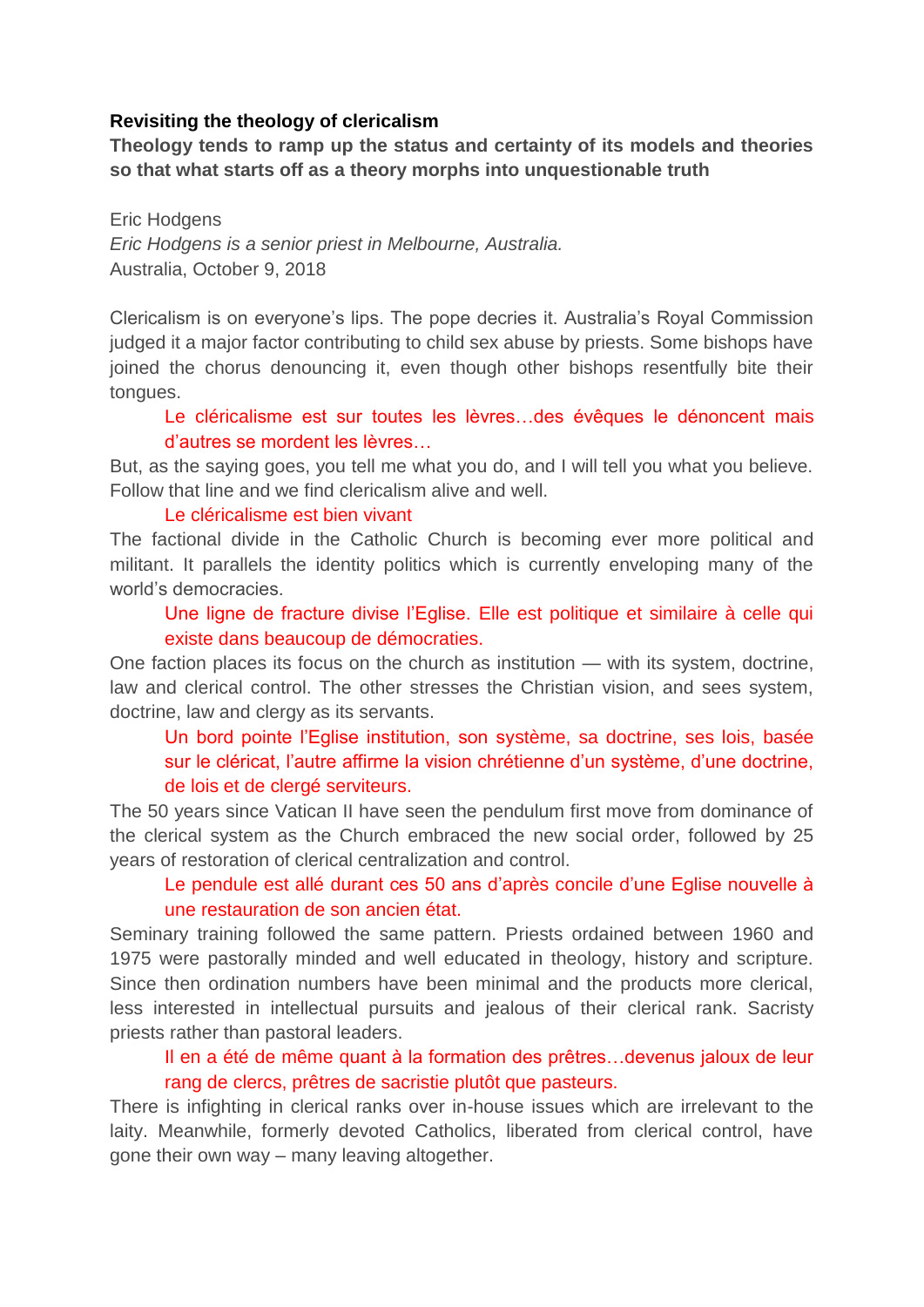As ever, knowing the history helps to work out a solution. Theology follows practice and is an attempt to provide a rational explanation of that practice.

Comme toujours l"histoire aide à trouver une solution.

The theology of the Constantinian church was formulated in an intellectual climate of the philosophy of Plato and Aristotle and in the Greek language. Much of it does not speak to today's world.

La théologie de l'Eglise constantinienne a été construite dans l'environnement intellectuel grec de la philosophie de Platon et d'Aristote. Ca ne parle plus beaucoup au monde d'aujourd'hui.

How did clericalism become entrenched in the Catholic Church? The answer lies largely with the theology of early Christianity after Emperor Constantine made it central to the structure of his empire in the 4th century. Imperial patronage brought that great temptation – power. Bishops got status and power.

Le cléricalisme apparait avec la théologie du christianisme constantinien : la tentation du pouvoir touche les évêques.

A key pastoral question of the newly endorsed Constantinian church was how you deal with people who had become Christians, been baptized and then abandoned the faith under persecution. What do you do with them if they want readmission?

Une question clé de pastorale fut alors de résoudre le problème de ceux qui devenus chrétiens, avait été baptisés mais avait rejeté la foi sous la persécution.

The pastoral practice that emerged was to allow them back after doing penance, but not to baptize them again. How explain this policy? Here the tail wagged the dog.

La pratique fut de les réintégrer après pénitence mais sans nouveau baptême. The answer the theologians came up with was that baptism causes an irreversible change in the essence of the person – like a seal on their soul. It caused an ontological change.

Les théologiens répondirent que le baptême cause un changement irréversible dans l'essence de la personne, comme un sceau sur l'âme ; il amène un changement ontologique.

This theory fitted the scene even better once clergy got power and ruled the community rather than led it. The sacrament had created a sacred person.

Cette approche "colle" d'autant mieux que le clergé est en situation de pouvoir et dirige la communauté plutôt qu'il la conduit. Le sacrement a créé une personne sacrée.

Theology tends to ramp up the status and certainty of its models and theories so that what starts off as a theory morphs into unquestionable truth.

As Christianity grew it became more organized. St Paul lists various ways members helped each other in his letter to the Corinthians. Different members had different talents which they used to serve the community.

Dans sa lettre aux Corinthiens St Paul décrit comment les membres d'une communauté peuvent s'aider les uns les autres par leurs talents différents.